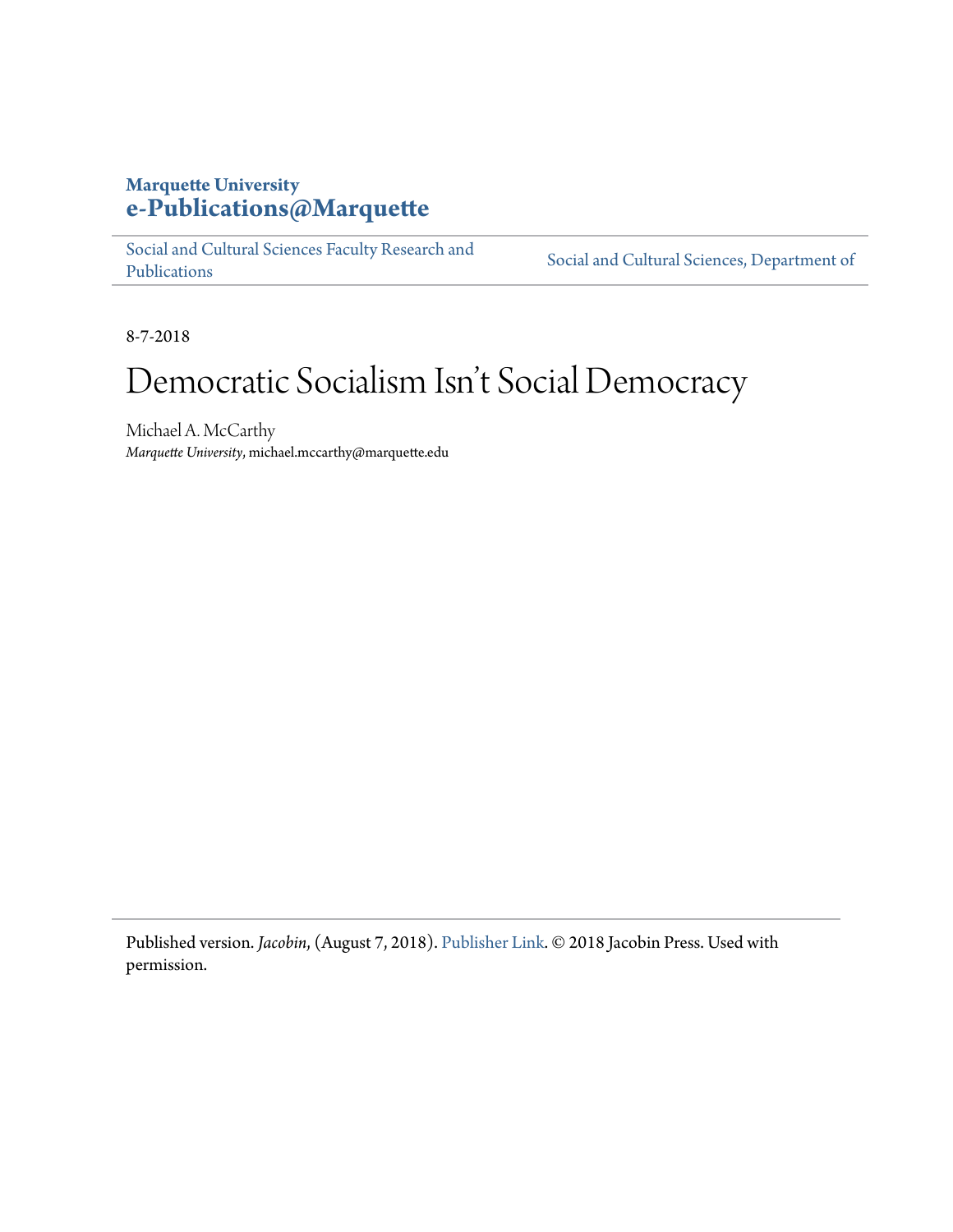# Democratic Socialism Isn't Social Democracy

# BY<br>MICHAEL A. [MCCARTHY](https://jacobinmag.com/author/michael-a-mccarthy)

 $T$  |

Social democracies like Norway show that more humane, equitable, democratic societies are possible. But democratic socialists want to go beyond them.



Fully confident in their democratic institutions and robust social safety net, a group of Norwegians climb a mountain. But their society could go much further. Torgeir Storflor Moen / Iskar Norseman Xtreme Triathlon via Ge

#### Our new issue, on war and militarism, is out now. Get a discounted [subscription](https://jacobinmag.com/subscribe/?code=WARISARACKET) today.

he concept of "[democratic](https://jacobinmag.com/2018/07/democratic-socialism-bernie-sanders-social-democracy-alexandria-ocasio-cortez) socialism" is contested terrain, so there's no better time than now to put forward ideas to[clarify](https://www.vox.com/first-person/2018/8/1/17637028/bernie-sanders-alexandria-ocasio-cortez-cynthia-nixon-democratic-socialism-jacobin-dsa) our long-term goals and short-term strategies. As Mathieu Desan and I recently [argued](https://jacobinmag.com/2018/07/socialism-democrats-alexandria-ocasio-cortez) in*Jacobin,* having a long-term vision that transcends capitalism and deepens democracy will help realize equality of opportunity and social solidarity—core principles that should guide any good society.

Where do Nordic social democracies fit into the [vision](https://jacobinmag.com/2018/07/democratic-socialism-dsa-nixon-ocasio-cortez) for democratic socialism? It's an important question, one raised by Matt Bruenig in [aresponse](https://www.peoplespolicyproject.org/2018/08/01/are-state-officials-in-nordic-countries-unaccountable/) to our piece. He agrees that the Soviet Union was not a democracy, because the state was unaccountable to the people. But he says that that critique doesn't apply to Nordic countries, which *are* parliamentary democracies. Thus, to draw a hard line between our vision of democratic socialism and actually existing social democracies like Norway is wrong.

The point boils down to a simple question: do countries like Norway represent the limit of what we think a democratically run economy and society can look like? If they do, is social democracy the same thing as democratic socialism after all?

My argument isn't that the Nordic countries are undemocratic like the Soviet Union, but that*even in* the Nordic countries—where there is political democracy[—democratic](https://www.jacobinmag.com/2018/07/what-is-democratic-socialism) socialism would nonetheless mean a further democratization and public ownership of the economy than currently exists.

# Democratic Socialism Isn't Social Democracy

 $\mathsf T$ he Nordic countries—Finland, Norway, and Sweden—are social democracies. They have constitutional representative democracies, extensive welfare benefits, corporatist collective bargaining between labor and capital that is managed by the state, and some state ownership of the economy. These institutions would be much preferable relative to the ones in our neoliberal wasteland.

Yet even if labor is given a greater voice both at the workplace and in the management of the economy, capitalist control persists over the large majority of workplaces.

In social democracies, public ownership of the main productive assets is[limited](https://www.jacobinmag.com/2018/01/social-democracy-socialism-ralph-miliband) in comparison to what it *could be*. Consider the strongest case, Norway. Bruenig emphasizes its public ownership by pointing out that the state owns seventy-four companies. This is no small matter: the state-owned enterprises (SOEs) in Norway account for nearly 60 [percent](https://www.export.gov/article?id=Norway-competition-from-state-owned-enterprises) of GDP. The majority is made up by Equinor, the state-owned oil company, which accounts for about 60 percent of the state's [shareholding](https://www.regjeringen.no/contentassets/b7e367d388ba41dd839f34d64c0e4cc1/the-state-ownership-report-2016.pdf) (the state owns about 67 percent of its shares). In total, the SOEs, including the oil company, employ about [280,000](https://www.regjeringen.no/en/topics/business-and-industry/state-ownership/statens-eierberetning-2013/the-state-ownership-report/id2395364/) workers.

But absolute numbers are always deceptive out of their context. There are about 2.8 million total [employed](https://data.oecd.org/jobs.htm) workers in Norway. Just 10 percent of the employed workforce work in these stateowned enterprises. The public sector in general employs about  $\underline{30}$  [percent](http://www.oecd.org/gov/government-at-a-glance-22214399.htm) of the workforce, the highest proportion in the capitalist world.

While this is surely a lot in comparison to other capitalist democracies, the Norwegian state still leaves the significant majority of workers working in capitalist firms for their survival. This is even more so the case in the other social democracies.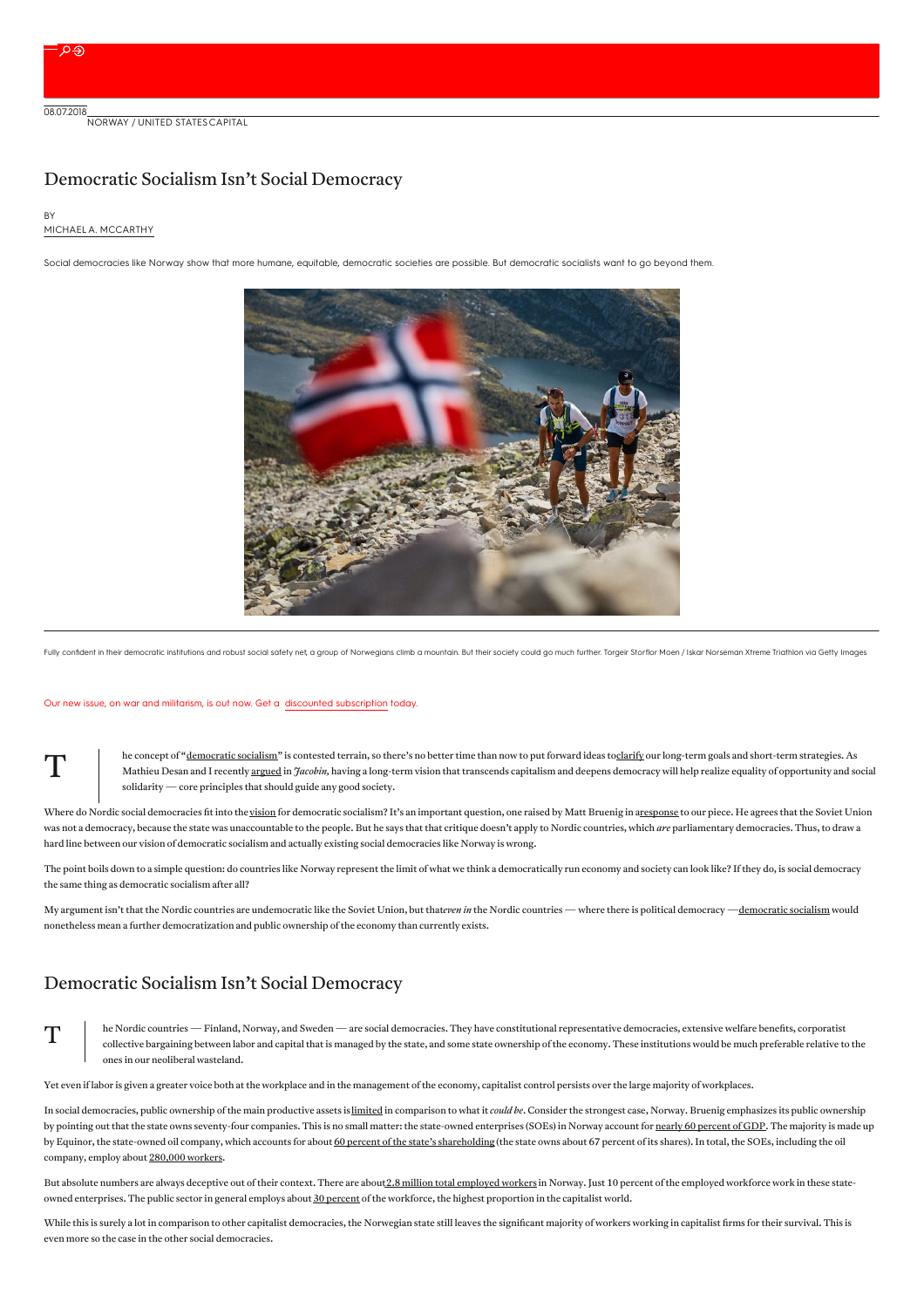Democratic socialism, on the other hand, should involve public ownership over the*vast majority* of the productive assets of society, the elimination of the fact that workers are forced into the labor market to work for those who privately own those productive assets, and stronger democratic institutions not just within the state but within [workplaces](https://www.jacobinmag.com/2018/01/freedom-from-the-boss) and communities as well. Our characterization of democratic socialism [represents](https://jacobinmag.com/2018/07/socialism-democracy-liberals-conservatives) a profounddeepening of [democracy](https://jacobinmag.com/2018/07/democratic-socialism-democracy-ocasio-cortez) in the economy.

This distinction is [crucial](https://www.cambridge.org/core/journals/american-political-science-review/article/right-to-strike-a-radical-view/8B521F67E28D4FAE1967B17959620424), but Bruenig seems to gloss over it. In doing so, he ignores what is actually at stake in this debate: why he thinks the relatively limited public ownership and economic democracy in social-democratic countries is either preferable or more feasible than something more extensive.

This is not a matter of more short-term policy goals; many of the institutions of social democracy should be the core demands of socialists today. This concerns our long-term vision as socialists.

# Social Democracy's Limits

A

S

t the heart of the limits of social [democracy](https://www.jacobinmag.com/2017/08/democratic-socialism-judis-new-republic-social-democracy-capitalism) lays a problem that persists in all societies that rely heavily on capitalist firms for employment: what forms of power are most important? Even with a robust political democracy, power in societies with primarily capitalist economies is not exercised mainly through the parliament. Firms, in their simple ability to allocate their investments and resources, make private decisions with huge public implications. And this power undermines the institutions of representative democracy.

Even in the best of formal democracies—perfectly free and fair elections—private firms will still have disproportionate influence over elected state officials who are under pressure to support policies that protect profit-making. But how could this happen if they are elected to office and accountable? Why, even in the social democracies, where owners of capitalist firms are a tiny minority of the electorate, do state bureaucrats defend profit?

Because most people's livelihoods are dependent, in large part, on firms, both the voters and politicians tend to favor policies with which business can be happy. But in the event that a socialist agenda is advanced, business has the power to disinvest.

Slowing down the economy reduces state revenue through taxes, eliminates jobs, and typically ends with socialist politician[sgetting](http://www.cornellpress.cornell.edu/book/?GCOI=80140100439360) voted out of office, reversing course toward [austerity](https://www.jacobinmag.com/2015/08/francois-mitterrand-socialist-party-common-program-communist-pcf-1981-elections-austerity/), or being forcibly [removed](https://www.jacobinmag.com/2016/09/chile-coup-santiago-allende-social-democracy-september-11-2) through a coup. The capitalist economy acts like an [automatic](https://www.jstor.org/stable/2130588) punishing recoil on democratically elected state managers intent on installing socialist institutions for their constituencies.

This is precisely why the Meidner [wage-earner](https://www.jacobinmag.com/2017/11/social-democracy-sweden-meidner-plan-socialism) fund in Sweden, a project that would have transferred ownership of firms from capital to the public — something that Bruenig and I are bothvery. fond of and would like to see realized in some form —[ultimately](https://books.google.com/books/about/The_limits_of_social_democracy.html?id=PC-gAAAAIAAJ) failed to be fully installed. Although democratically supported, it threatened capitalists' very existence and so was undermined by capitalist power. Even in the best of social democracies, the rapprochement between capitalism and democracy is an unstable one.

Does Norway contain institutions that might counter capital strikes? If guided by socialist principles of investment, it appears that Norway's sovereign wealth fund could oFer a line of defense against this kind of business power. Founded in 1990 as a vehicle to invest surplus profits from the state's oil company, by 2017 it had grown massively to 8,488 billion kroner. In a [capital](https://www.jacobinmag.com/2017/02/capital-strike-regulations-lending-productivity-economy-banks-bailout) strike, assets could be reallocated to counter domestic job loss or disinvested from companies that are using their private power to counter socialist public policy.

But the fund has never been used this way, and deep changes would need to be made for it to weaken domestic business power. Unlike Norway's much smaller*folketrygdfondet* fund, their sovereign wealth fund is not primarily domestically invested. It is internationally invested to offset risk from more localized economic crises, owning on average 1.4 percent of every publicly listed company in the world.

To its credit, it has taken an active role in disinvesting from some of the more pernicious products (tobacco, nuclear arms and cluster weapons, and coal) and uses shareholder voice often to try to change the practices of the world's largest companies. But the fund is ultimately guided by the profit incentive and constrained by global capitalist competition. The monetary costs of taking these principled stances have been very [small.](https://www.ft.com/content/93b76b22-22ca-11e8-add1-0e8958b189ea) If used as a bulwark against capitalist disinvestment, it would have to take on significantly more risk and potentially invest in ventures at a loss.

The fund brings with it real benefits for Norwegian people, and it also offers real opportunities to contest capitalist logics of investment. But that it might make such a transition to democratic socialism more *feasible* is not evidence that Norway is *already* democratic socialist.

# More Democracy, More Public Ownership

ocial democracy contains something of a [paradox](https://www.versobooks.com/blogs/2508-the-paradox-of-social-democracy-the-american-case-part-one). Its creation depends on massive strikes and growing union organization which generate both viable political organizations, welfare reforms, and institutions of codetermination in the economy. These are goals for which we should aim.

But historically, as social democracies consolidate themselves, the main representatives from the various social forces that drove those reforms, state officials and union representatives, have to contain the working-class agitation and solidarity that made the system possible in the first place in order to appease capital.

When capitalist crisis undermines growth, these uneasy alliances tend to break down and social democracies often retrench onto their ownpaths of [right-moving](https://books.google.com/books/about/Varieties_of_Liberalization_and_the_New.html?id=AUlJnwEACAAJ) liberalization, a characteristic they share with very different kinds of capitalist economies, such as Denmark, Germany, the Netherlands, and the US. The sheer luck of discovering oil in Norway in the early 1970s, the main reason the state owns such a large portion of GDP and the reason the country has a such a significant sovereign wealth fund in the first place, isn't reason enough to ignore these deeper constraints on fuller democracy and public ownership.

If democratic socialism is what we call our guiding ideal for a democratic society, then what is at stake in insisting that the Nordic social democracies are in fact democratic socialist? One answer is that doing so can counter bad-faith conservative arguments that equate any increased social intervention in the economy with failed authoritarian systems. But in that case, why not do what is surely easier and defend this on explicitly social-democratic grounds? Why bother calling yourself a socialist?

Make no mistake: a Nordic-style welfare state would be vastly preferable to our neoliberal alternative, and we should work toward the construction of some of its most important institutions here in the US. But by calling ourselves democratic socialists, we signal our aspiration for a deeper democratization of society than social democracy will allow.



SHARE THIS ARTICLE **(1)** Facebook  $\blacksquare$  Twitter [Email](mailto:?subject=Democratic Socialism Isn?t Social Democracy&body=https://jacobinmag.com/2018/08/democratic-socialism-social-democracy-nordic-countries)

Be the first of your friends to like this